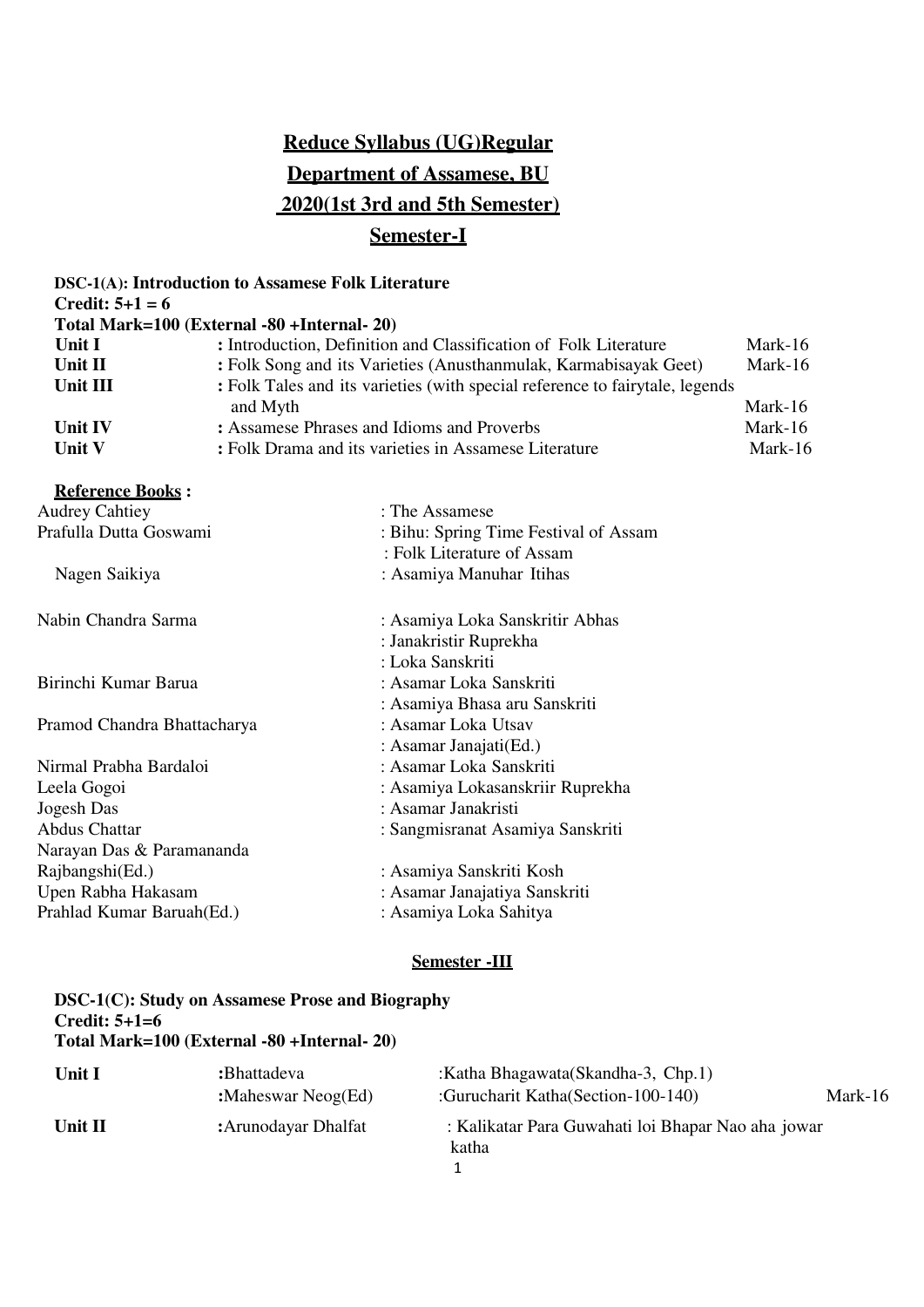|                                                                                                                                                                                                                                          | :Laxminath Bezbaruah                               | : Sankari Dharmar Pratistha                                                                                                                                                                                                                                                                 | Mark-16 |
|------------------------------------------------------------------------------------------------------------------------------------------------------------------------------------------------------------------------------------------|----------------------------------------------------|---------------------------------------------------------------------------------------------------------------------------------------------------------------------------------------------------------------------------------------------------------------------------------------------|---------|
| Unit III                                                                                                                                                                                                                                 | :Syad Abdul Malik                                  | : Jikir aru Jari Geet                                                                                                                                                                                                                                                                       |         |
|                                                                                                                                                                                                                                          | :Rupnath Brahma                                    | : Bodo kachari Jatir Sanskriti                                                                                                                                                                                                                                                              | Mark-16 |
| Unit IV                                                                                                                                                                                                                                  | :Assamese Biography                                |                                                                                                                                                                                                                                                                                             | Mark-16 |
|                                                                                                                                                                                                                                          | : BenudharSarma                                    | : ManiramDewan(Chp. $3^{\text{rd}}$ and $8^{\text{th}}$ )                                                                                                                                                                                                                                   |         |
| Unit V                                                                                                                                                                                                                                   | :Assamese Autobiography                            |                                                                                                                                                                                                                                                                                             | Mark-16 |
|                                                                                                                                                                                                                                          | :Mahendra Bara                                     | :Upala Nadir dare(Chp-1929-1947,1947-1953)                                                                                                                                                                                                                                                  |         |
| <b>Recommended Text:</b>                                                                                                                                                                                                                 |                                                    |                                                                                                                                                                                                                                                                                             |         |
| Gauhati University                                                                                                                                                                                                                       |                                                    | : SnatakarKathabandha                                                                                                                                                                                                                                                                       |         |
| Sahitya Akademi                                                                                                                                                                                                                          |                                                    | : NirbacitaPrabandha                                                                                                                                                                                                                                                                        |         |
| <b>Benudhar Sarma</b>                                                                                                                                                                                                                    |                                                    | : ManiramDewan                                                                                                                                                                                                                                                                              |         |
| Mahendra Bara                                                                                                                                                                                                                            |                                                    | : UpalaNadir Dare                                                                                                                                                                                                                                                                           |         |
| <b>Reference Books:</b>                                                                                                                                                                                                                  |                                                    |                                                                                                                                                                                                                                                                                             |         |
| Satyendra NathSarma<br>Hemanta Kumar Sarma<br>Trailokya Nath Goswami<br>Narayan Das<br>Prafulla Kakati<br>Harinath Sarma Daloi<br>Harichandra Bhattacharya<br>Maheshwar Neog<br><b>SEC 1: Folklore and Tourism of Assam</b><br>Credit: 2 | Sri Sri Bhattadeva Kristi Bikash Samiti (Guwahiti) | : Sri Sri Bhattadeva<br>: Asamiya Sahityar Samikshyatmak Itivritta<br>: Asamiya Sahityat Dristipat<br>: Sahitya Alochana<br>: Bhattadevar Jivan aru Sahitya<br>: KramabikasatAsamiya Kathasaili<br>: Asamiya Gadyasahityar Gatipath<br>: Bejbaruar Sahitya Pratibha<br>:Banikanta Chayanika |         |
| <b>Total Mark=50</b>                                                                                                                                                                                                                     |                                                    |                                                                                                                                                                                                                                                                                             |         |
| Unit I<br>Unit II                                                                                                                                                                                                                        |                                                    | : Introduction, Definition, Classification and Scope of Folklore<br>: Introduction to Tourism of Assam, Folklore and Tourism Management,                                                                                                                                                    | Mark-20 |

**Reference Books and Website**<br>Nabin Chandra Sarma

: Asamiya Lokasanskritir Abhas : Uttar Purbanchalar Lokasamskriti

In Assam**-**Scope and Prospects Mark-30

**Ministry of Tourism: tourism.gov.i[n](http://www.assamtourism.gov.in/)  [www.assamtourism.gov.in](http://www.assamtourism.gov.in/)** 

**Semester –V** 

**DSE-1(A): Study on General Linguistics Credit: 5+1=6 Total Mark=100 (External -80 +Internal- 20)** 

Unit I : Introduction to Linguistics-<br>
Mark-16 Descriptive, Historical and Comparative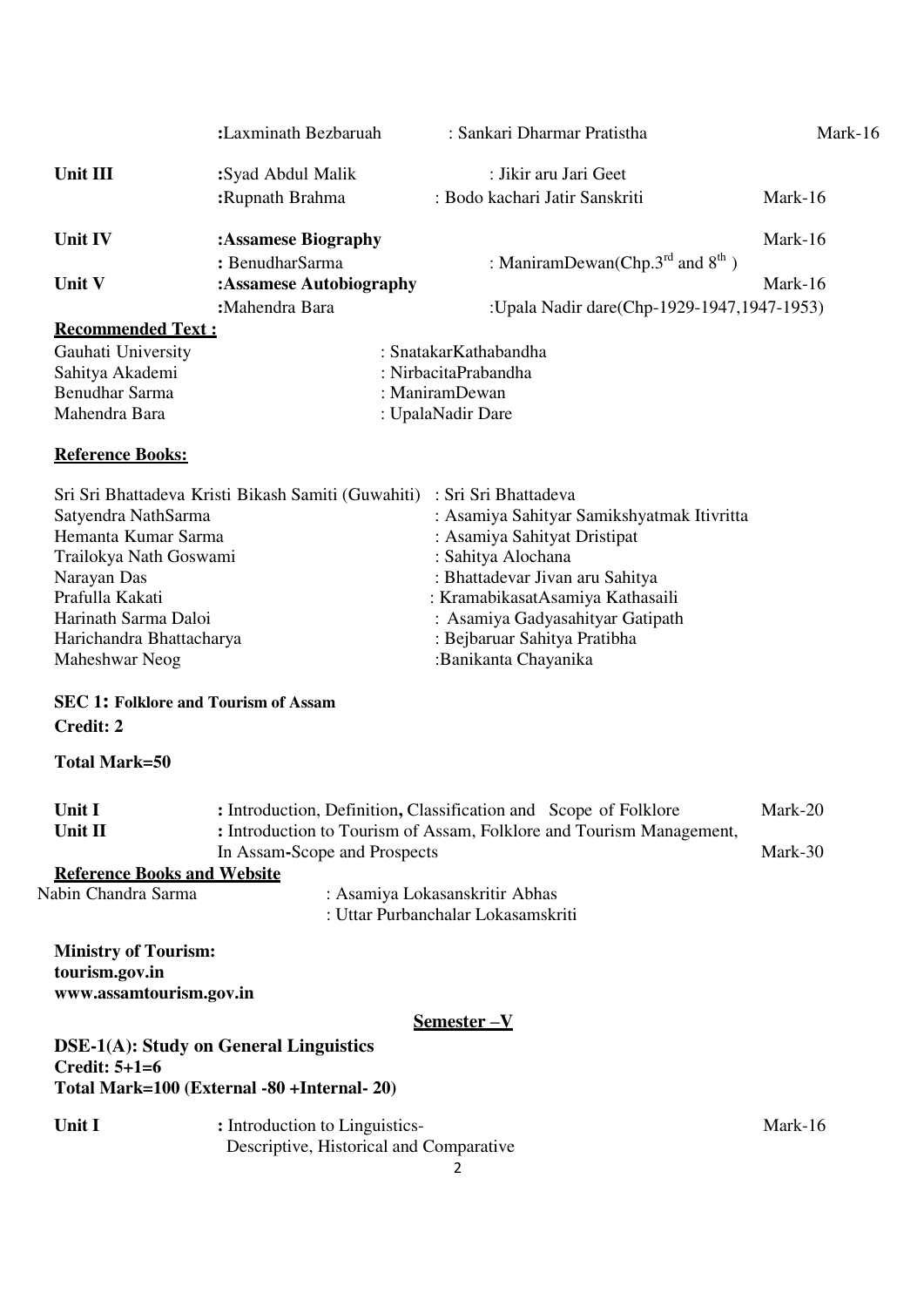| Unit II                                                             | : Phonetics-General Introduction            | Mark-16 |
|---------------------------------------------------------------------|---------------------------------------------|---------|
| Unit III                                                            | : Morphology-General Introduction           | Mark-16 |
| Unit IV                                                             | : Semantics and Syntax-General Introduction | Mark-16 |
| <b>Unit V</b>                                                       | : Dialectology General Introduction         | Mark-16 |
| # for detail of specifications kindly refer to BA Honors Paper C-11 |                                             |         |

## **Reference Books:**

| H.A. Gleason                      | : An Introduction to Descriptive Linguistics |
|-----------------------------------|----------------------------------------------|
| C.A. Hocket                       | : A Course in Modern Linguistics             |
| Upendra NathGoswami               | : Bhasa-Bigyan                               |
|                                   | : Bhasa, Samajaru Sahitya                    |
| Golak Chandra Goswami             | : Dhvani Bigyanar Bhumika                    |
| DiptiPhukanPAtgiri                | : Bhasatattva                                |
| Ramesh Pathak                     | : Bhasa Bigyanar Bhumika                     |
|                                   | : Byakaranaru Prakriti Bigyan                |
| Basanta Kumar Bhattacharya        | : Bhasa Bigyan Prabesh                       |
| Dipankar Maral                    | :Upabhasa Bigyan                             |
| Nagen Thakur and                  |                                              |
| Khagesh Sen Deka (Ed.)            | : Bhasa Chinta Bichitra                      |
| Bhagaban Maral                    | : Bhartha Bigyan                             |
| Nahendra Padun(Ed.)               | :Bhasar Tattva Katha                         |
| Phanindra Narayan Dutta Chaudhury | Adhunik Bhasabigyan                          |
| Parichay                          |                                              |
|                                   |                                              |

## **GE1: Introduction to Assamese Literature Credit: 5+1 = 6 Total Mark=100 (External -80 +Internal- 20)**

**Unit- I**: A brief history Assamese Classical Literature (Pre Sankari, Sanskri and Post Sankari age)

|                                                           | Mark-16 |
|-----------------------------------------------------------|---------|
| Unit -II: A brief history Assamese Romantic Literature    | Mark-16 |
| Unit-III: Assamese Poetry (Old $&$ Romantic)              | Mark-16 |
| Selected Pieces:<br>Madhav Kandali: Chitrakutar Chitra    |         |
| Sankar Deva: Sarat Barnana                                |         |
| Chandra Kr. Agarwala: Madhuri                             |         |
| Unit-IV: Assamese Poetry: (Modern)                        | Mark-16 |
| Selected Pieces: Nabakanta Baruah : Palash                |         |
| Nirmal Prava Bordolai : Daupradi                          |         |
| Hiren Bhattacharya: Mor Desh                              |         |
| Unit-V: Assamese Drama: (Old)                             |         |
|                                                           | Mark-16 |
| Sankardeva: Kaliya Daman                                  |         |
| <b>Recommended Text:</b>                                  |         |
| Gauhati University: Kabita Manjari                        |         |
| Maheswar Neog (ed) : Sanchayana                           |         |
| <b>Reference:</b>                                         |         |
| Karabi Deka Hazarika :<br>Asamiya Kabita                  |         |
| Asamiya Kabitar Bichar -Bisleshan<br>Archana Pujari (ed): |         |